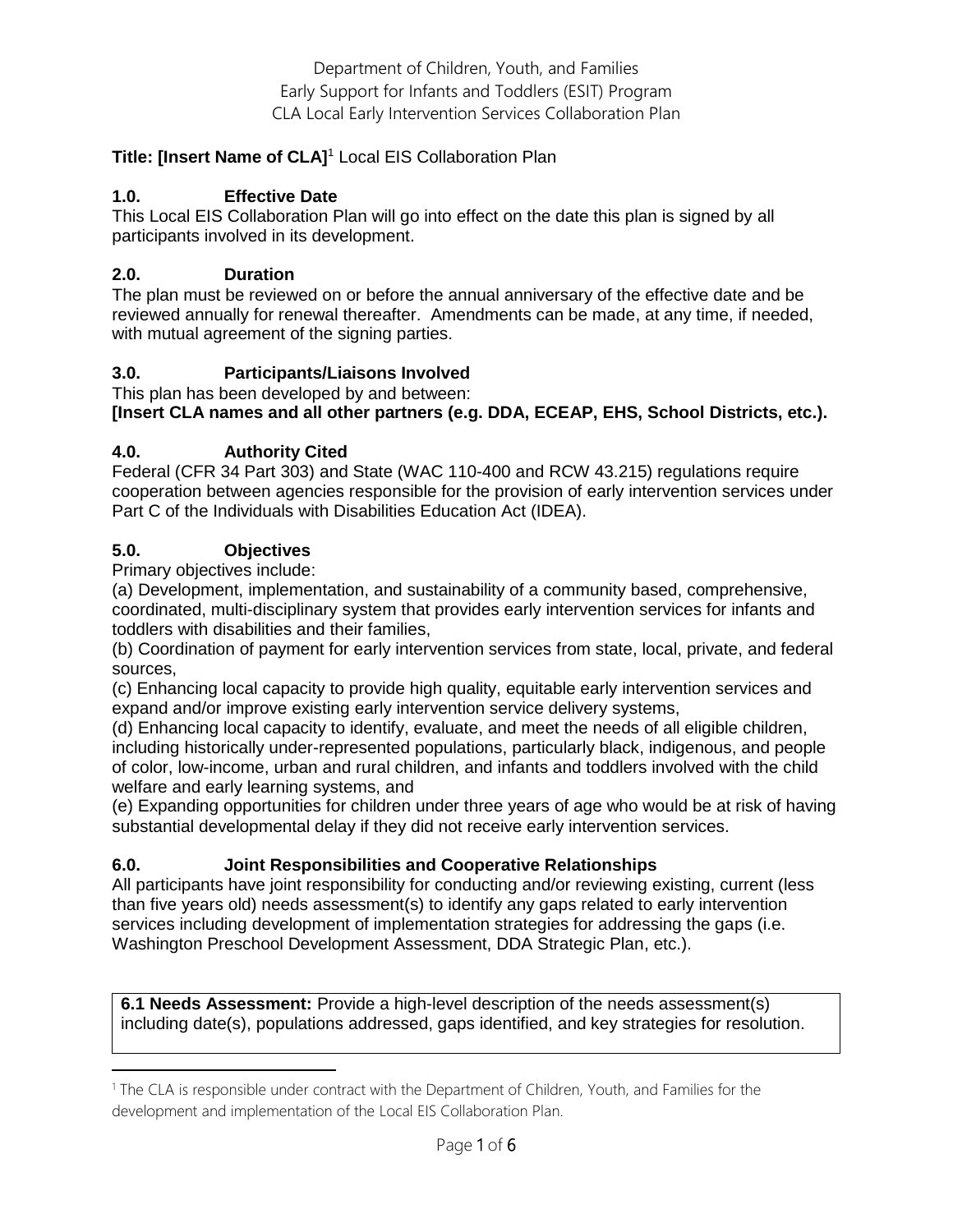All participants share responsibilities for establishing, implementing, and maintaining a communication plan for creating a shared understanding of how this plan will be communicated and shared across local EIS systems.

| <b>6.2 Communication Plan</b>            |                                       |                                    |                 |                                         |  |  |
|------------------------------------------|---------------------------------------|------------------------------------|-----------------|-----------------------------------------|--|--|
| Responsible                              | Purpose                               | <b>Medium</b>                      | How Often       | Audience (Who)                          |  |  |
| Entity                                   | (What)                                | (How)                              | (When)          |                                         |  |  |
| Ex.<br><b>Early Head</b><br><b>Start</b> | <b>Share Local</b><br><b>EIS Plan</b> | <b>All Staff</b><br><b>Meeting</b> | <b>Annually</b> | <b>Early Head</b><br><b>Start staff</b> |  |  |
|                                          |                                       |                                    |                 |                                         |  |  |
|                                          |                                       |                                    |                 |                                         |  |  |
|                                          |                                       |                                    |                 |                                         |  |  |
|                                          |                                       |                                    |                 |                                         |  |  |

Early intervention services need to be delivered consistent with the performance indicators in the Washington State Performance Plan (SPP) and Annual Performance Report (APR) submitted annually to the federal Office of Special Education Programs (OSEP). The eleven performance indicators include both compliance and results indicators. All participants must collaborate to ensure early intervention services result in increased (1) child outcomes in all functional areas of child development including positive social relationships, learning and developing new skills, and the child's ability to meet their own needs and (2) parent confidence in their ability to support their child in all areas of child development.

**6.3 Early Intervention Accountability**: Describe how early intervention services are delivered consistent with the SPP/APR performance indicators.

Comprehensive Child Find, Outreach, and referral activities must be coordinated across and between all participants. Together, local partners need to prepare and/or disseminate information on the availability of early intervention services to all primary referral sources to be shared with parents of infants and toddlers. Development and implementation of a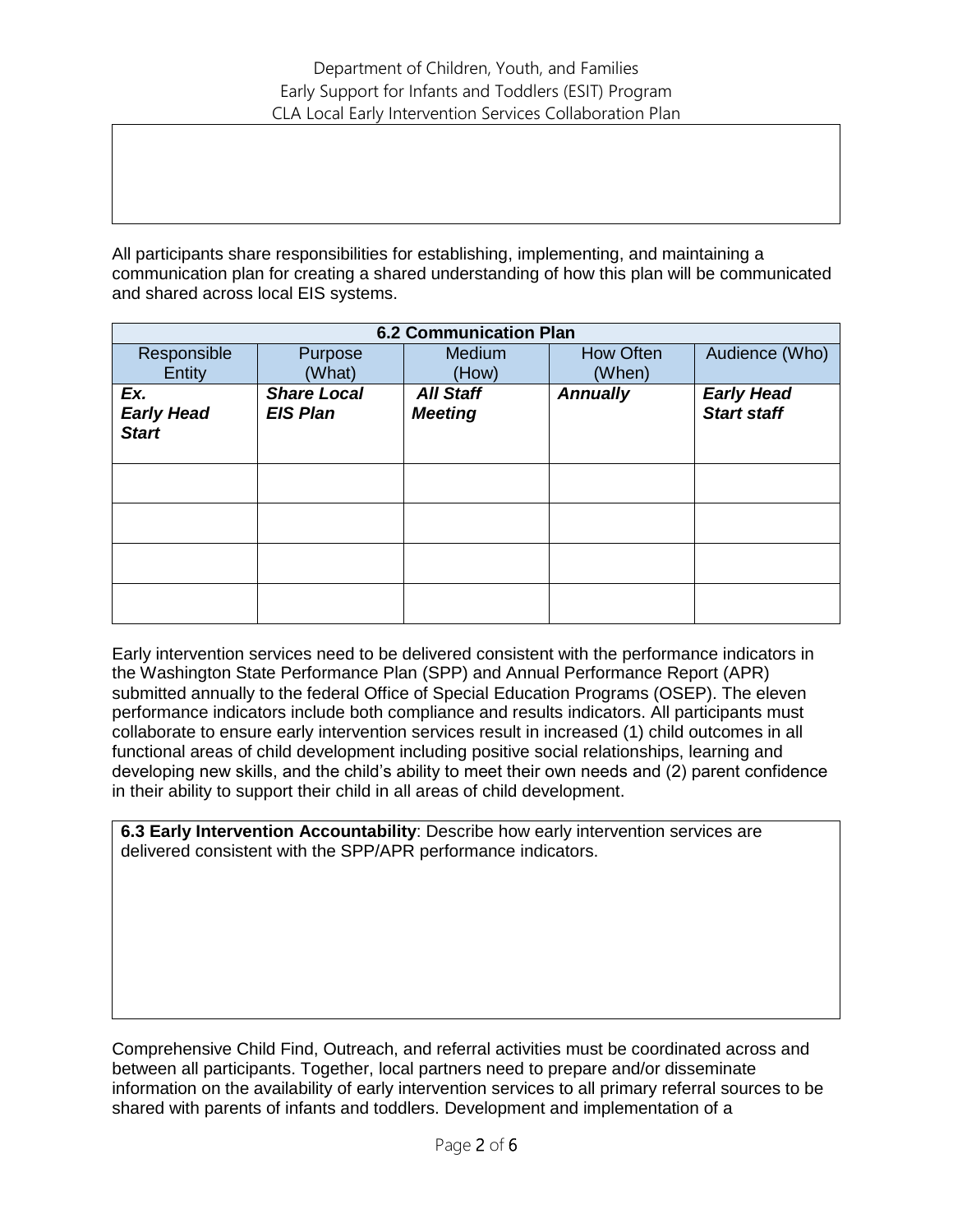# Department of Children, Youth, and Families Early Support for Infants and Toddlers (ESIT) Program

CLA Local Early Intervention Services Collaboration Plan comprehensive child find system that includes a process for making referrals, timelines, rigorous standards for appropriately identifying infants and toddlers for early intervention services, and provides for participation by primary referral sources (CFR 43 Part 303.301-310).

**6.4 Child Find, Outreach and Referral Plan:** Describe how child find, outreach and referral activities will be implemented and coordinated within the designated local service area(s). How will coordination efforts with other local agencies and programs, including early care and education programs be established? Include a description of how referrals to the primary referral contact will occur.

It is the responsibility of all participants in the development of this plan to plan, coordinate, and implement a multi-disciplinary system for evaluation and assessment, consistent with WAC 110- 400 and ESIT Policies and Procedures, must be established.

**6.5 Evaluation and Assessment Protocols:** Describe how evaluations and assessments needed to establish eligibility for early intervention services are provided in accordance with ESIT's System of Payments and Fees (SOPAF) Policy. Include an explanation of existing or new fiscal procedures within the local service area.

# **7.0 Family Resource Coordination (FRC)**

Family Resource Coordination is a core service of the early intervention service delivery system. These core services provided by a designated FRC include responsibility for coordinating all services across agency lines and serving as the single point of contact for carrying out all activities identified by the Individualized Family Service Plan team. Service coordination is an active ongoing process that involves assisting families in gaining access to, and coordinating the provision of, early intervention services. (CFR 34 – Part 303.34)

### Family Resource Coordination Plan

**Coordination of Early Intervention Services**: Describe how FRCs work with all early intervention providers to coordinate services and maximize available resources within a family-centered approach.

**Informing Parents**: Briefly describe how parents are informed of the family resource coordination options available within in their local service area.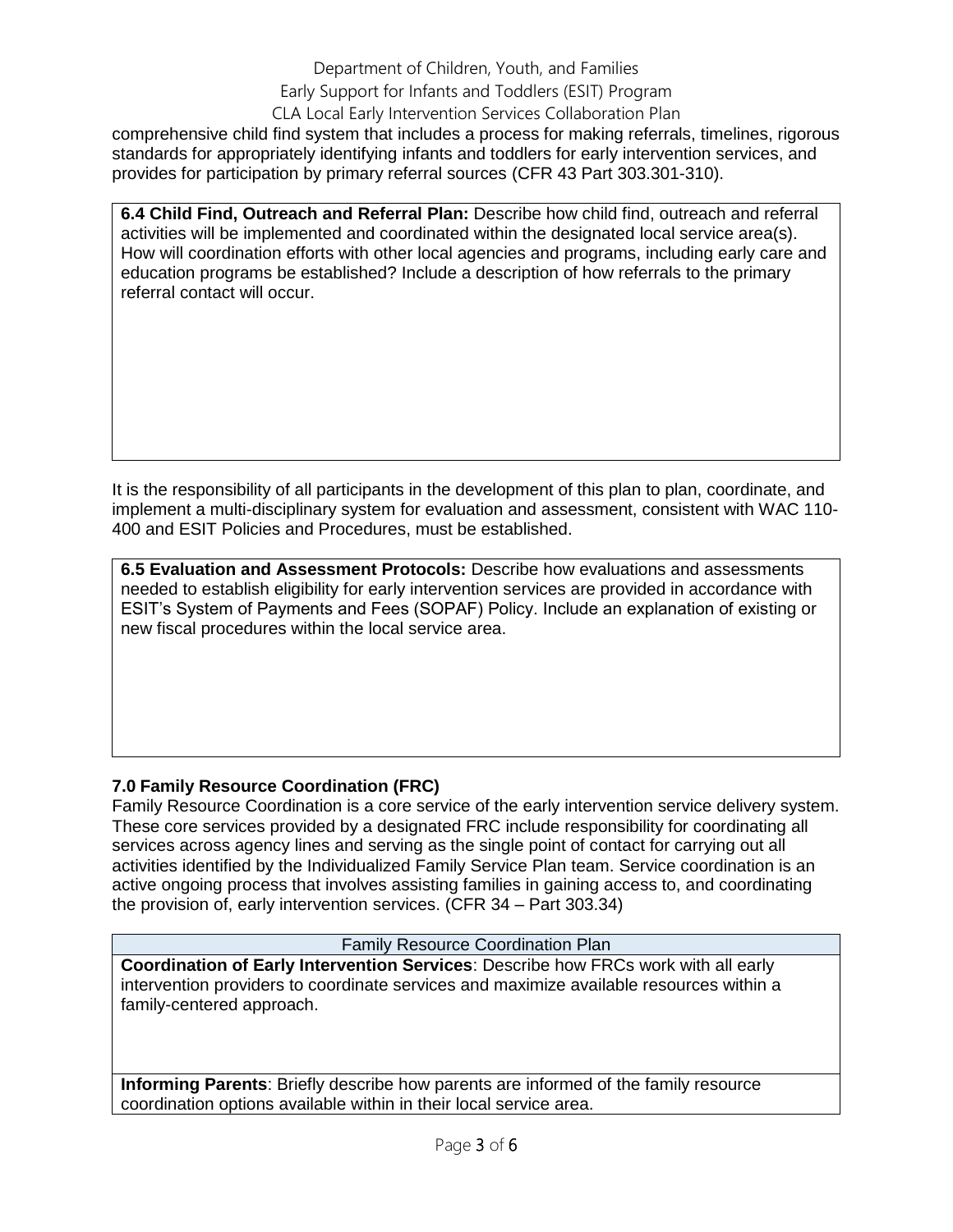**Resource Allocation**: Describe how family resource coordination is provided at an adequate FRC to family ratio in support of service coordination, as well as data collection and entry duties.

**Teaming & Collaborative Practices**: Describe how FRCs are actively engaged in teaming and collaboration practices, so adult partnerships, relationship building, and ongoing interactions occur. Explain how teaming occurs among FRCs, practitioners, and families for initial planning and implementation of interventions, including the frequency of FRC and practitioner interactions.

**Exchange of Information**: Describe the process for the intentional exchange of information for the purpose of jointly planning, implementing services, and assessing child and family progress.

## **8.0 Early Childhood Transition**

Throughout an infant or toddler's enrollment in early intervention, the family and the child's IFSP Team discuss the transition steps to be taken to ensure a smooth transition for the toddler when early intervention services end, by the toddler's third birthday. The provision of a free appropriate public education (FAPE) through an Individualized Education Plan (IEP) is required no later than the eligible toddler's third birthday. The toddler is no longer enrolled in and eligible for early intervention services after the toddler's third birthday. For those toddlers who are not potentially eligible for Part B special education, the CLA must identify other possible and appropriate resources in the community to assist the toddler and family in transitioning out of early intervention services.

**Timely and Effective Early Childhood Transitions:** Describe the roles each participant in planning and implementing a system for providing effective family-centered, coordinated, equitable, and culturally and linguistically responsive transitions from early intervention to early childhood special education services and/or the Early Childhood Education and Assistance Program (ECEAP), Head Start, and other high quality early childhood settings.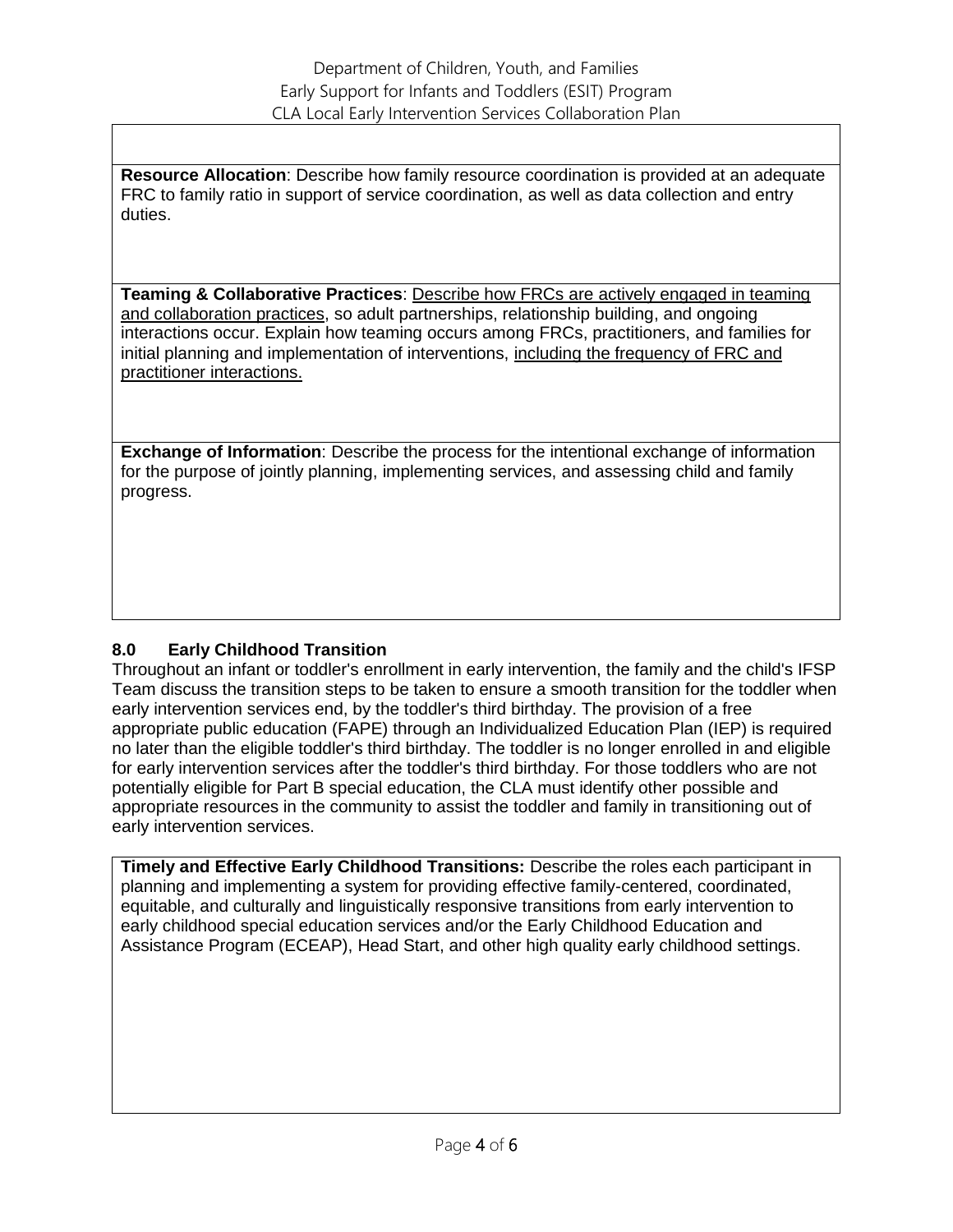## **9.0 Dispute Resolution**

Participants are encouraged to resolve formal disputes at the lowest possible level. Any formal dispute that cannot be resolved at the lowest possible level must be directed, in writing, to the ESIT Program Administrator at DCYF.

**Dispute Resolution Mechanisms**: Describe in detail the roles and responsibilities of the participants involved in the development of this plan and others involved in the early intervention service delivery system for the timely resolution of any disputes that may arise.

## **10.0 Signatures**

The following signatures signify the commitment of each of the participants/liaisons to implement all of the required elements described herein with due diligence and in the spirit of collaboration as mutually defined. The signing participant/liaison will be responsible for ensuring the activities outlined in the Local EIS Collaboration Plan are met, including continuous communication, coordinating areas of shared responsibility, and updating each participant on emerging developments pertinent to the successful implementation of the plan.

| Name(s) and Affiliation of<br>Participant/Liaison | Signature(s) | Date |
|---------------------------------------------------|--------------|------|
|                                                   |              |      |
|                                                   |              |      |
|                                                   |              |      |